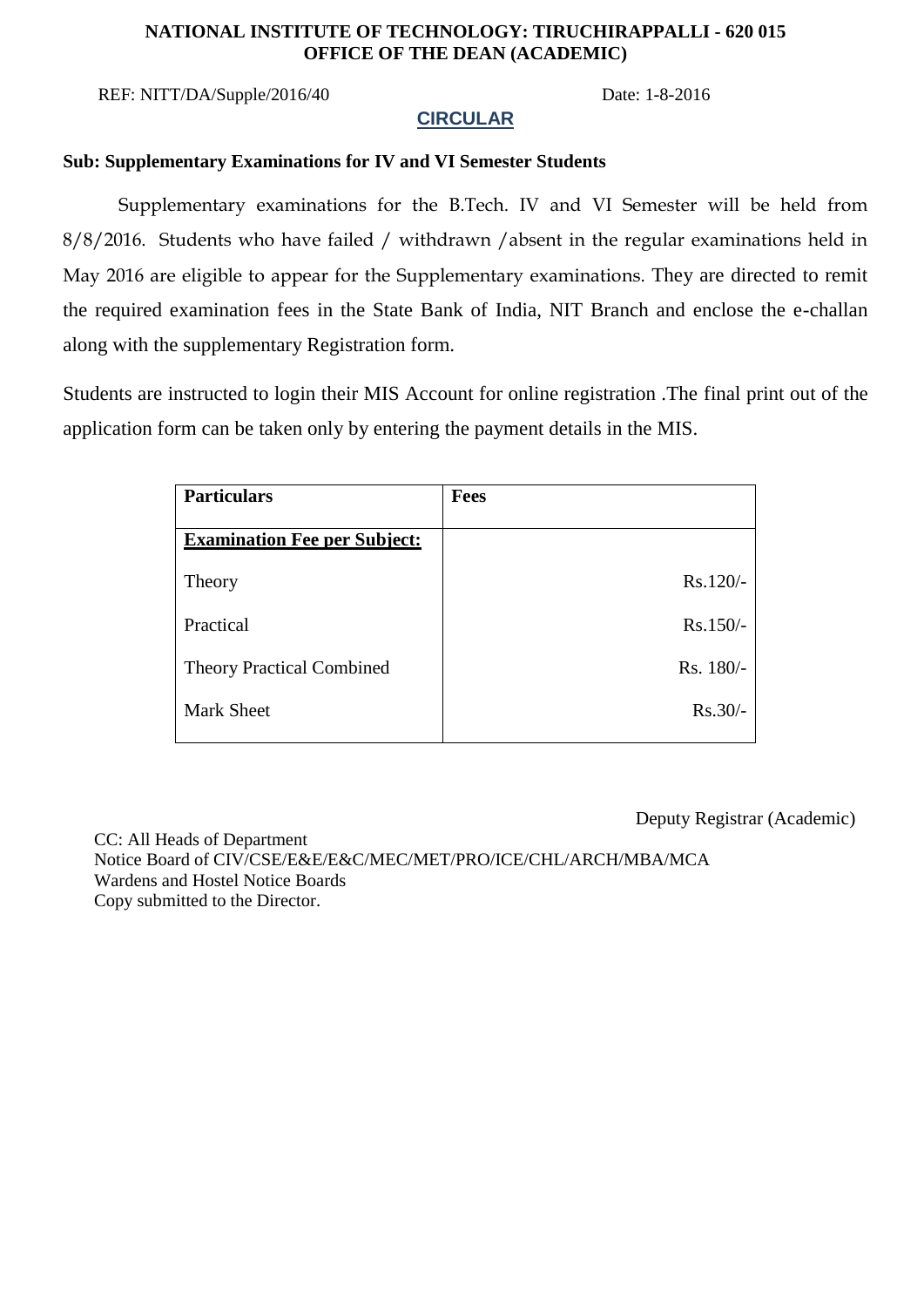#### **NATIONAL INSTITUTE OF TECHNOLOGY: TIRUCHIRAPPALLI – 620 015 OFFICE OF THE DEAN (ACADEMIC) B.TECH. DEGREE COURSE IV SEMESTER SUPPLEMENTARY EXAMINATIONS – AUGUST 2016 SCHEDULE TIME : 4:00 PM TO 7:00 PM**

| SCHEDULE TIME : 4:00 PM TO 7:00 PM |                              |                                                                               |  |  |
|------------------------------------|------------------------------|-------------------------------------------------------------------------------|--|--|
| <b>Date</b>                        | Code No.                     | <b>Subject</b>                                                                |  |  |
|                                    | <b>CL206</b>                 | <b>CHEMICAL ENGINEERING THERMODYNAMICS/CHL</b>                                |  |  |
|                                    | <b>CE210</b>                 | <b>TRANSPORTATION ENGINEERING - I/CIVIL</b>                                   |  |  |
| 8-08-2016                          | <b>MA204</b>                 | <b>INTRODUCTION TO PROBABILITY THEORY/CSE</b>                                 |  |  |
|                                    | <b>EC202</b>                 | <b>DIGITAL SIGNAL PROCESSING/ECE</b>                                          |  |  |
|                                    | <b>EE202</b>                 | <b>AC MACHINES/EEE</b>                                                        |  |  |
|                                    | IC210                        | ELECTRICAL AND ELECTRONIC MEASUREMENTS/ICE                                    |  |  |
|                                    | <b>ME204</b>                 | <b>MECHANICS OF MACHINES - I/MECH</b>                                         |  |  |
|                                    | <b>MA202</b>                 | <b>NUMERICAL TECHNIQUES/MME</b>                                               |  |  |
|                                    | <b>MA208</b>                 | PROBABILITY AND STATISTICS/PRO                                                |  |  |
|                                    | <b>MA202</b>                 | <b>NUMERICAL TECHNIQUES/CHL</b>                                               |  |  |
|                                    | <b>CE208</b>                 | <b>ENVIRONMENTAL ENGINEERING-II/CIVIL</b>                                     |  |  |
| $9 - 08 - 2016$                    | <b>CS212</b>                 | <b>COMBINATORICS AND GRAPH THEORY/CSE</b>                                     |  |  |
|                                    | <b>EC204</b><br><b>MA202</b> | <b>TRANSMISSION LINES AND WAVE GUIDES/ECE</b><br><b>NUMERICAL METHODS/EEE</b> |  |  |
|                                    | IC <sub>204</sub>            | <b>INDUSTRIAL INSTRUMENTATION -I/ICE</b>                                      |  |  |
|                                    | MT252                        | <b>ENGINEERING METALLURGY/MECH</b>                                            |  |  |
|                                    | <b>EE220</b>                 | <b>ELECTRICAL TECHNOLOGY/MME</b>                                              |  |  |
|                                    | <b>PR204</b>                 | KINEMATICS AND DYNAMICS OF MACHINES/PRO                                       |  |  |
|                                    | <b>CL202</b>                 | ADVANCED PROGRAMMING LANGUAGE - C++/CHL                                       |  |  |
|                                    | <b>CE204</b>                 | <b>APPLIED HYDRAULIC ENGINEERING/CIVIL</b>                                    |  |  |
| 10-08-2016                         | <b>CS208</b>                 | <b>AUTOMATA AND FORMAL LANGUAGES/CSE</b>                                      |  |  |
|                                    | MA206                        | <b>PROBABILITY THEORY AND RANDOM PROCESSES/ECE</b>                            |  |  |
|                                    | <b>EE206</b>                 | <b>NETWORKS AND LINEAR SYSTEMS/EEE</b>                                        |  |  |
|                                    | <b>MA208</b>                 | FOURIER SERIES AND PARTIAL DIFFERENTIAL EQUATIONS/MECH                        |  |  |
|                                    | IC216                        | <b>INSTRUMENTATION AND CONTROL/MME</b>                                        |  |  |
|                                    | <b>PR206</b>                 | <b>WELDING TECHNOLOGY/PRO</b>                                                 |  |  |
|                                    | <b>CL208</b>                 | PARTICULATE SCIENCE AND TECHNOLOGY/CHL                                        |  |  |
|                                    | <b>CE206</b>                 | <b>GEOTECHNICAL ENGINEERING - I/CIVIL</b>                                     |  |  |
| 11-08-2016                         | <b>CS210</b>                 | <b>INTRODUCTION TO ALGORITHMS/CSE</b>                                         |  |  |
|                                    | <b>EC206</b>                 | <b>ELECTRONIC CIRCUITS/ECE</b>                                                |  |  |
|                                    | <b>EE204</b>                 | TRANSMISSION AND DISTRIBUTION OF ELECTRICAL ENERGY/EEE                        |  |  |
|                                    | <b>MA202</b>                 | <b>NUMERICAL METHODS/ICE</b>                                                  |  |  |
|                                    | <b>ME202</b>                 | <b>THERMAL ENGINEERING/MECH</b>                                               |  |  |
|                                    | <b>MT208</b>                 | <b>TRANSPORT PHENOMENA/MME</b>                                                |  |  |
|                                    | <b>PR208</b>                 | <b>FORMING TECHNOLOGY/PRO</b>                                                 |  |  |
|                                    | <b>CL210</b>                 | <b>ENVIRONMENTAL ENGINEERING/CHL</b>                                          |  |  |
|                                    | <b>CE202</b>                 | <b>MECHANICS OF SOLIDS/CIVIL</b>                                              |  |  |
| 12-08-2016                         | <b>CS202</b>                 | <b>OPERATING SYSTEMS/CSE</b>                                                  |  |  |
|                                    | <b>EC208</b>                 | MICROPROCESSORS AND MICRO CONTROLLERS/ECE                                     |  |  |
|                                    | <b>EE210</b>                 | <b>ANALOG ELECTRONIC CIRCUITS/EEE</b>                                         |  |  |
|                                    | <b>IC208</b>                 | MICROPROCESSORS AND MICROCONTROLLER/ICE                                       |  |  |
|                                    | <b>ME206</b>                 | <b>FLUID MECHANICS/MECH</b>                                                   |  |  |
|                                    | MT210                        | PHASE TRANSFORMATION AND HEAT TREATMENT/MME                                   |  |  |
|                                    | <b>CL204</b>                 | PHYSICAL CHEMISTRY/CHL                                                        |  |  |
|                                    | <b>MA204</b>                 | <b>NUMERICAL TECHNIQUES/CIVIL</b>                                             |  |  |
| 13-08-2016                         | <b>CS206</b>                 | <b>COMPUTER NETWORKS/CSETIME</b>                                              |  |  |
|                                    | <b>EE208</b>                 | MEASUREMENTS AND INSTRUMENTATION/EEE2:00 PM TO 5:00 PM                        |  |  |
|                                    | <b>IC206</b>                 | <b>ANALOG ELECTRONIC CIRCUITS/ICE</b>                                         |  |  |
|                                    | <b>PR222</b>                 | <b>PRODUCTION TECHNOLOGY - II/MECH</b>                                        |  |  |
|                                    | <b>ME292</b>                 | <b>MECHANICAL TECHNOLOGY/MME</b>                                              |  |  |

*DATE : 1-8-2016 VENUE : ORION – G2, G3*

*cc: All Deans /All Heads of the Departments* **Deputy Registrar (Academic)** 

All Notice Boards of Institute & Hostels cc: Assistant Engineer, Electrical/EMD with a request to provide power supply during power cut times. Copy submitted to the Director.